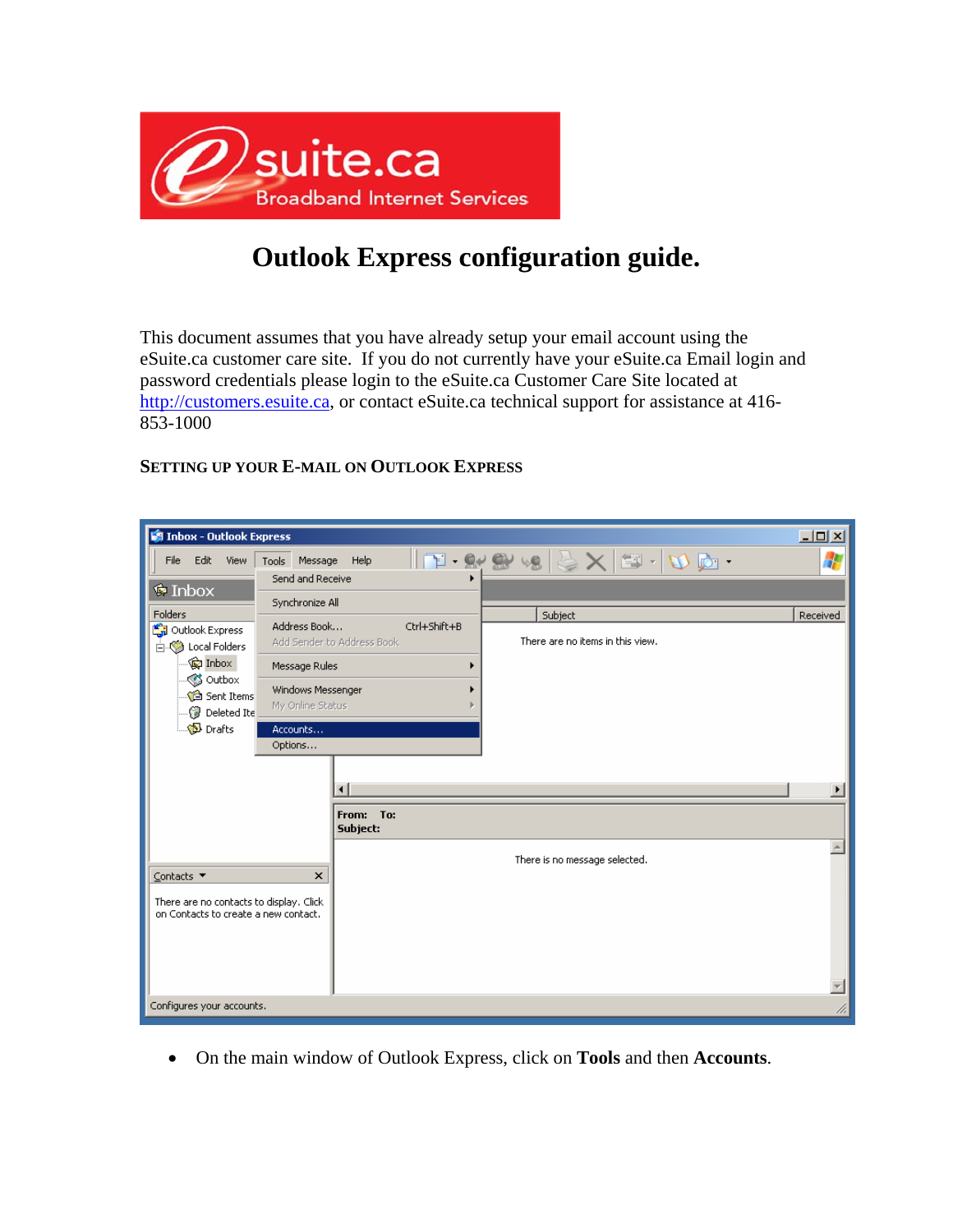| <b>C</b> Inbox - Outlook Express         |                                         |                   |                                                                |                   | $\underline{\Box}$       |
|------------------------------------------|-----------------------------------------|-------------------|----------------------------------------------------------------|-------------------|--------------------------|
| File Edit<br>- View<br>Tools             | Message<br>Help                         |                   | $ \mathbf{T}\cdot\mathbf{S}\cdot\mathbf{S} \geqslant 1$ . Then |                   | 4                        |
| <b>©</b> Inbox                           |                                         |                   |                                                                |                   |                          |
| Folders                                  | $\triangledown$<br> 0 <br>$\times$<br>Ħ | From              | Subject                                                        |                   | Received                 |
| Outlook Express                          | <b>Internet Accounts</b>                |                   |                                                                |                   | $2 \times$               |
| 白 Cocal Folders<br>® Inbox               |                                         |                   |                                                                |                   |                          |
| S Outbox                                 | Mail<br>All<br>News                     | Directory Service |                                                                | Add               | Main<br>News             |
| ା <b>ଳି</b> Sent Items                   | Account                                 | Type              | Connection                                                     | Remove            | Directory Service        |
| Deleted Items<br>ं <mark>∜</mark> Drafts |                                         |                   |                                                                | <b>Properties</b> |                          |
|                                          |                                         |                   |                                                                | Set as Default    |                          |
|                                          |                                         |                   |                                                                |                   |                          |
|                                          |                                         |                   |                                                                | Import            | $\overline{\phantom{0}}$ |
|                                          |                                         |                   |                                                                | Export            |                          |
|                                          |                                         |                   |                                                                |                   |                          |
|                                          |                                         |                   |                                                                | Set Order         | $\triangle$              |
| Contacts ▼                               |                                         |                   |                                                                |                   |                          |
| There are no contacts to                 |                                         |                   |                                                                | Close             |                          |
| on Contacts to create a new concacc.     |                                         |                   |                                                                |                   |                          |
|                                          |                                         |                   |                                                                |                   |                          |
|                                          |                                         |                   |                                                                |                   |                          |
|                                          |                                         |                   |                                                                |                   |                          |
| 0 message(s), 0 unread                   |                                         |                   |                                                                | 里 Working Online  |                          |

- Click on the **Mail** tab within the Internet Accounts window.
- Click on the **Add** button then select **Mail**.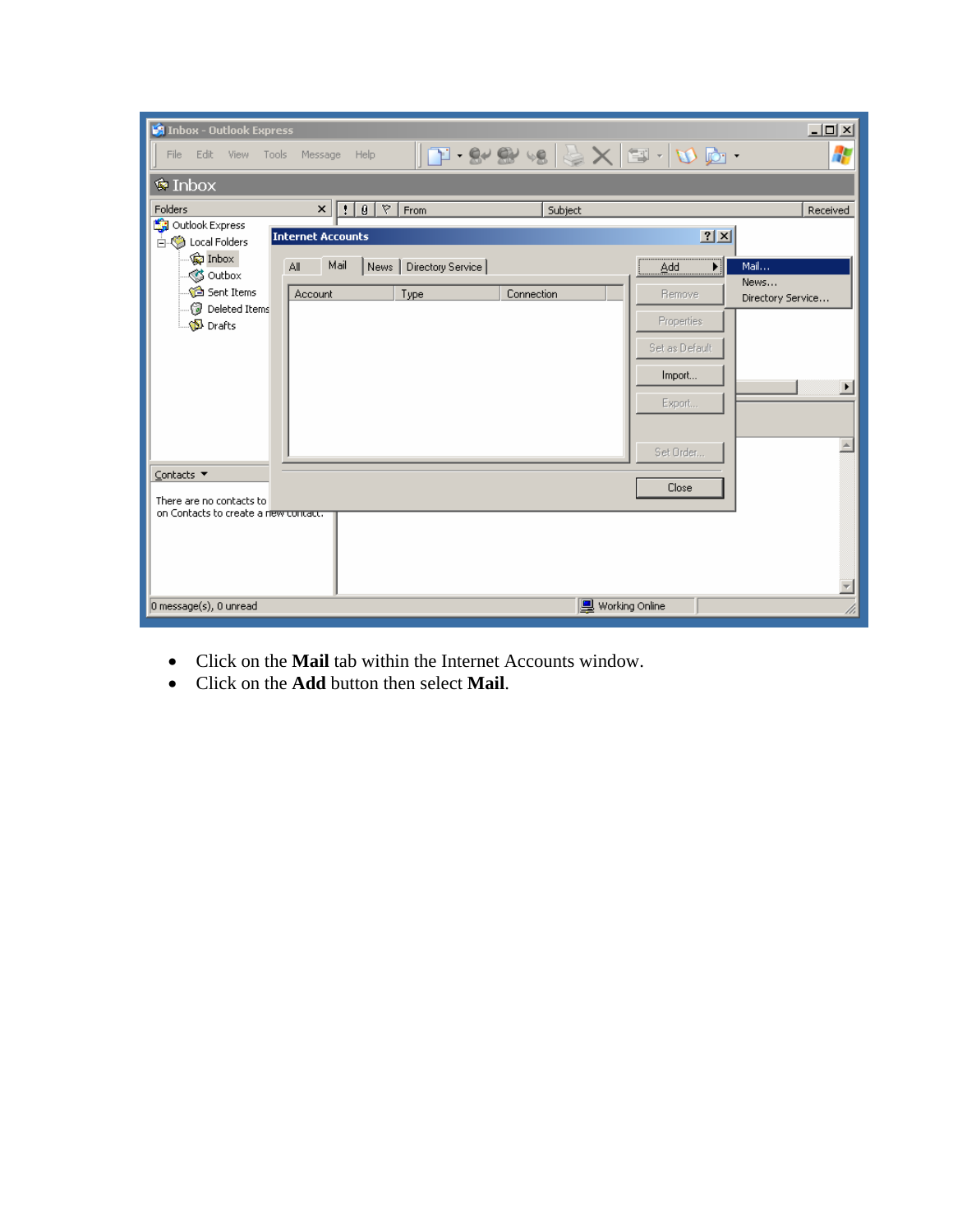| <b>State Inbox - Outlook Express</b>                     |                                                       |                                                                                                                                          | $\Box$                |
|----------------------------------------------------------|-------------------------------------------------------|------------------------------------------------------------------------------------------------------------------------------------------|-----------------------|
| Edit<br>View Tools<br>File                               | Message<br>Help                                       | $\mathbf{P}\cdot \mathbf{P} \otimes \mathbf{P} \otimes \mathbf{P} \otimes \mathbf{P} \otimes \mathbf{P} \otimes \mathbf{P}$              | Н                     |
| $\bullet$ Inbox                                          |                                                       |                                                                                                                                          |                       |
| Folders                                                  | $\triangledown$<br>$\pmb{\times}$<br> 0 <br>From<br>Ħ | Subject                                                                                                                                  | Received              |
| Outlook Express                                          | <b>Internet Accounts</b>                              | $?$   $\times$                                                                                                                           |                       |
| 白 (C) Local Folders<br><b>्द्रि</b> Inbox                | <b>Internet Connection Wizard</b>                     | $\vert x \vert$                                                                                                                          |                       |
| S Outbox<br>ାପି Sent Items<br><b>B</b> Deleted Items     | <b>Your Name</b>                                      |                                                                                                                                          |                       |
| ୍ <mark>ବ</mark> Drafts                                  |                                                       | When you send e-mail, your name will appear in the From field of the outgoing message.<br>Type your name as you would like it to appear. |                       |
|                                                          | Display name:                                         | My name<br>For example: John Smith                                                                                                       | $\blacktriangleright$ |
|                                                          |                                                       |                                                                                                                                          | $\blacktriangle$      |
| ⊆ontacts ▼                                               |                                                       |                                                                                                                                          |                       |
| There are no contacts to<br>on Contacts to create a riew |                                                       |                                                                                                                                          |                       |
|                                                          |                                                       |                                                                                                                                          |                       |
| $\vert$ 0 message $\vert$ s), 0 unread                   |                                                       | < Back<br>Next ><br>Cancel                                                                                                               |                       |

• Enter the name you want to be displayed whenever you send an e-mail. Then click **Next**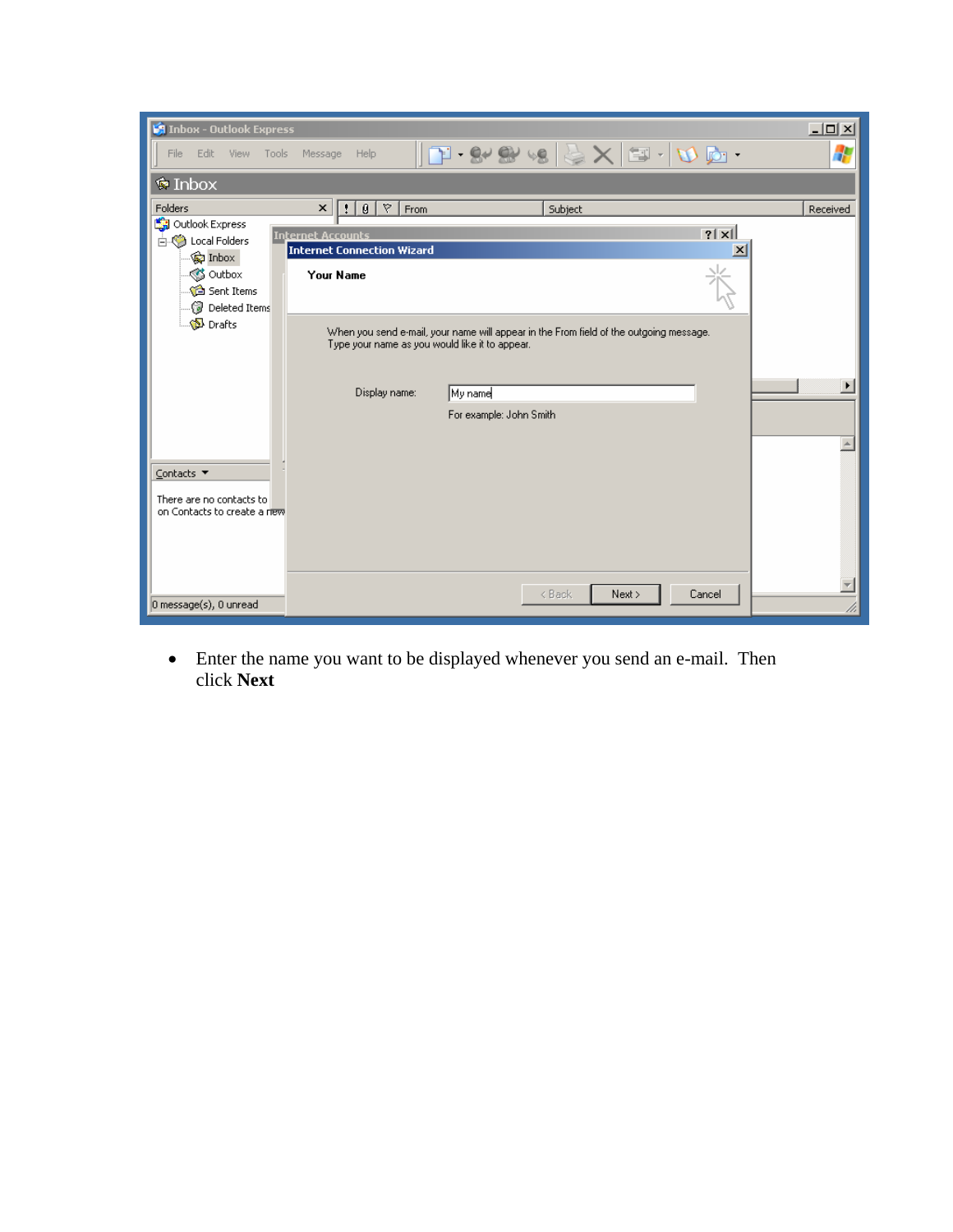| <b>CA</b> Inbox - Outlook Express                                                                    |                                   |                                                                                                                      | $-12 \times$ |
|------------------------------------------------------------------------------------------------------|-----------------------------------|----------------------------------------------------------------------------------------------------------------------|--------------|
| Edit<br>View<br>Tools<br>File                                                                        | Message<br>Help                   | $ \mathbf{T}\cdot\mathbf{S}\cdot\mathbf{S} \geqslant\mathsf{X} \mathbf{S}\cdot \mathbf{A}\mathbf{S}\cdot\mathbf{S} $ | Æ            |
| $\bullet$ Inbox                                                                                      |                                   |                                                                                                                      |              |
| Folders                                                                                              | <b>Internet Connection Wizard</b> | ⊠                                                                                                                    | Received     |
| Outlook Express<br>Inter<br>白 (http://blocal Folders<br><b>Codni</b> Con<br>$\mathsf{A}$<br>S Outbox | <b>Internet E-mail Address</b>    |                                                                                                                      |              |
| Sent Items<br>$\angle$<br><b>Deleted Items</b><br><b>Drafts</b>                                      |                                   | Your e-mail address is the address other people use to send e-mail messages to you.                                  |              |
|                                                                                                      | E-mail address:                   | username@esuite.ca                                                                                                   |              |
| Contacts ▼<br>There are no contacts to<br>on Contacts to create a new con                            |                                   | For example: someone@microsoft.com                                                                                   |              |
|                                                                                                      |                                   | Cancel<br>$\leq$ Back<br>Next                                                                                        |              |
|                                                                                                      |                                   |                                                                                                                      |              |
| 0 message(s), 0 unread                                                                               |                                   | 里 Working Online                                                                                                     |              |

• Enter your e-mail address. (For Outlook Express 5, you will first have to select "I already have an e-mail address that I'd like to use"). Click **Next**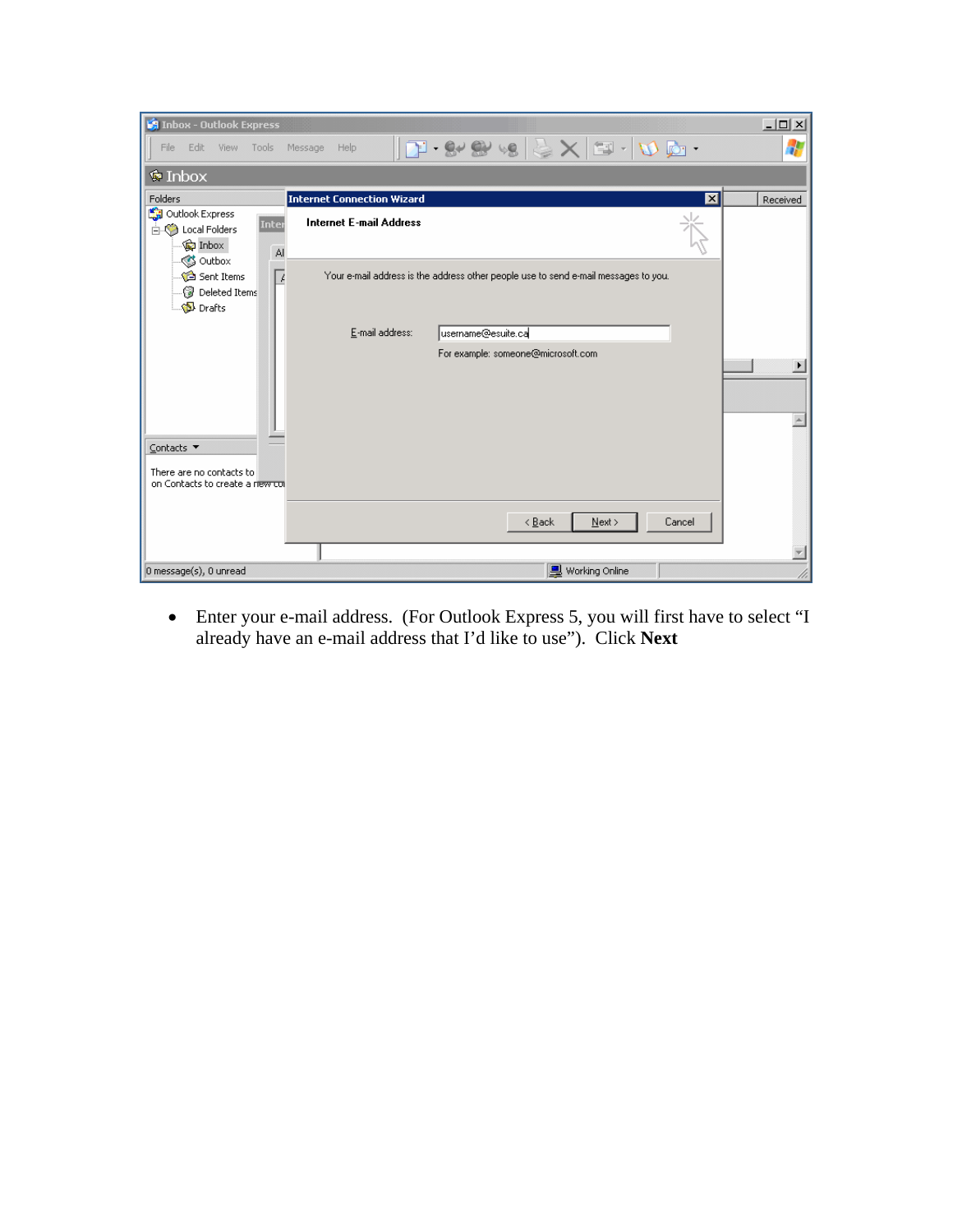| <b>Si Inbox - Outlook Express</b>                                                            |                                                                                                              | $-12X$   |
|----------------------------------------------------------------------------------------------|--------------------------------------------------------------------------------------------------------------|----------|
| Edit<br>File<br>View<br>Tools                                                                | $ \mathbf{T}\cdot \mathbf{S} \otimes \mathbf{S}  \leqslant \mathbf{X}$ and $\mathbf{D}$ .<br>Help<br>Message |          |
| $\bullet$ Inbox                                                                              |                                                                                                              |          |
| Folders                                                                                      | ⊠<br><b>Internet Connection Wizard</b>                                                                       | Received |
| Outlook Express<br>Inter<br>白 (2) Local Folders<br><b>Coding</b> Inbox<br>AI                 | <b>E-mail Server Names</b>                                                                                   |          |
| S Outbox<br><b>C</b> Sent Items<br>$\overline{\mu}$<br><b>Deleted Items</b><br><b>Drafts</b> | POP3<br>My incoming mail server is a<br>server.                                                              |          |
|                                                                                              | Incoming mail (POP3, IMAP or HTTP) server:<br>pop.esuite.ca                                                  |          |
|                                                                                              | An SMTP server is the server that is used for your outgoing e-mail.<br>Outgoing mail (SMTP) server:          | ▸        |
|                                                                                              | smtp.esuite.ca                                                                                               |          |
| Contacts ▼                                                                                   |                                                                                                              |          |
| There are no contacts to<br>on Contacts to create a riew cor                                 |                                                                                                              |          |
|                                                                                              | Next<br>Cancel<br>< Back                                                                                     |          |
|                                                                                              |                                                                                                              |          |
| 0 message(s), 0 unread                                                                       | 텔 Working Online                                                                                             |          |

- Make sure that you have **POP3** selected for "My incoming mail server".
- Then enter **pop.esuite.ca** for the Incoming (POP3) mail server
- Then enter **smtp.esuite.ca** for the Outgoing mail (SMTP) server.
- Click **Next**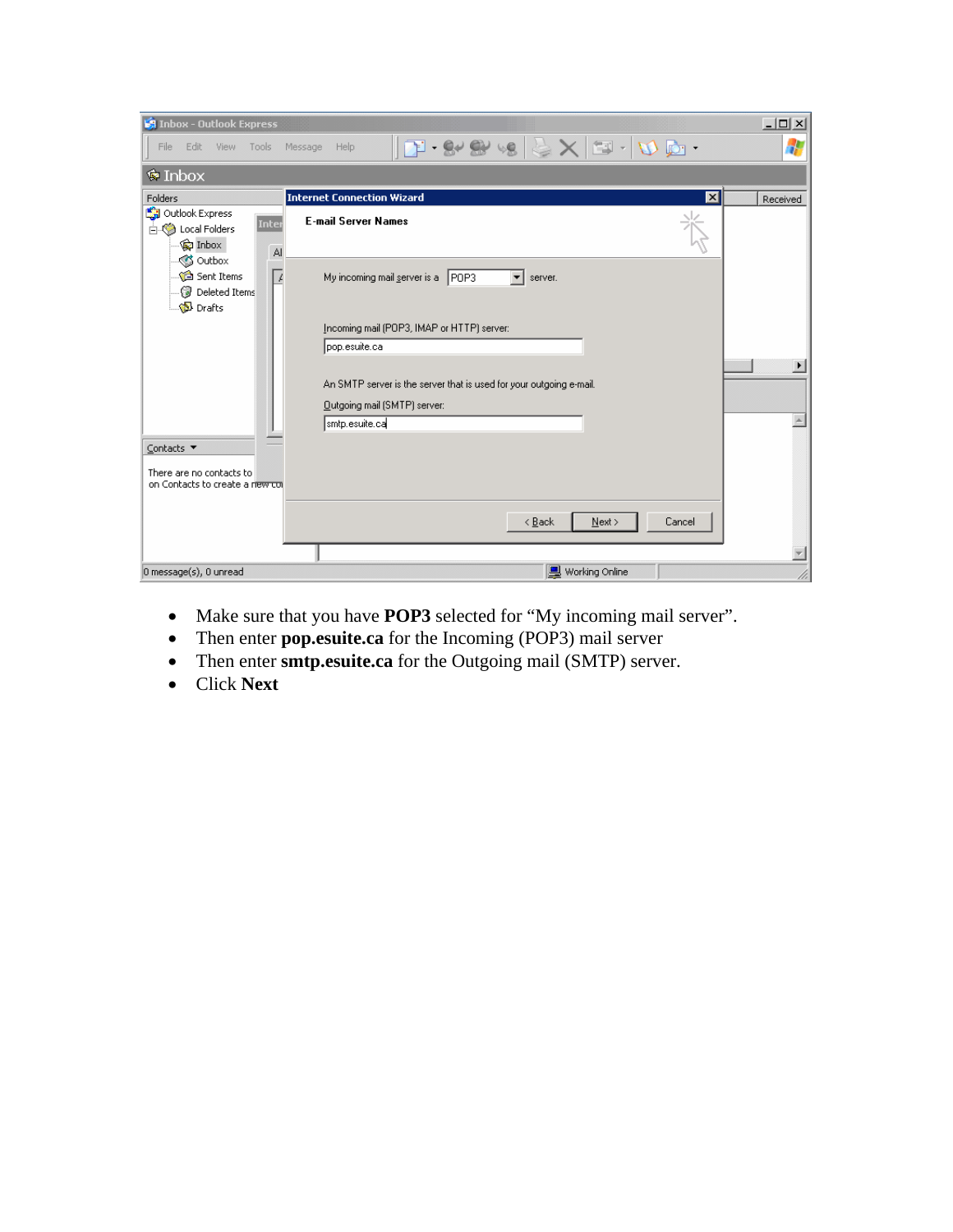| <b>S9 Inbox - Outlook Express</b>                            |                                                                                                                                                                     | $\Box$ ol $\times$ |
|--------------------------------------------------------------|---------------------------------------------------------------------------------------------------------------------------------------------------------------------|--------------------|
| Edit<br>- View<br>Tools<br>File                              | $\mathbf{F}\cdot \mathbf{S} \otimes \mathbf{S} \otimes \mathbf{S} \times \mathbf{S} \cdot \mathbf{S} \cdot \mathbf{S}$<br>Message<br>Help                           | 4                  |
| $\bullet$ Inbox                                              |                                                                                                                                                                     |                    |
| Folders                                                      | <b>Internet Connection Wizard</b><br>$\vert x \vert$                                                                                                                | Received           |
| Outlook Express<br>Inter<br>白 (2) Local Folders<br>©⊒ Inbox  | Internet Mail Logon                                                                                                                                                 |                    |
| AI<br><≸ Outbox                                              |                                                                                                                                                                     |                    |
| Sent Items<br>k,<br><b>B</b> Deleted Items                   | Type the account name and password your Internet service provider has given you.                                                                                    |                    |
| <b>S</b> Drafts                                              | Account name:<br>lusername                                                                                                                                          |                    |
|                                                              | Password:<br>                                                                                                                                                       |                    |
|                                                              |                                                                                                                                                                     |                    |
|                                                              | $\nabla$ Remember password                                                                                                                                          |                    |
|                                                              | If your Internet service provider requires you to use Secure Password Authentication<br>(SPA) to access your mail account, select the 'Log On Using Secure Password |                    |
|                                                              | Authentication (SPA)' check box.<br>□ Log on using Secure Password Authentication (SPA)                                                                             |                    |
| Contacts ▼                                                   |                                                                                                                                                                     |                    |
| There are no contacts to<br>on Contacts to create a riew cor |                                                                                                                                                                     |                    |
|                                                              | Next ><br>< Back<br>Cancel                                                                                                                                          |                    |
|                                                              |                                                                                                                                                                     |                    |
|                                                              |                                                                                                                                                                     |                    |
| $0$ message $(s)$ , 0 unread                                 | 图 Working Online                                                                                                                                                    |                    |

- Enter your E-mail username in the **Account name** textbox and your password in the **Password** textbox.
- If you don't want to type your password every time you check your e-mail, place a checkmark on **Remember Password**.
- Click **Next**